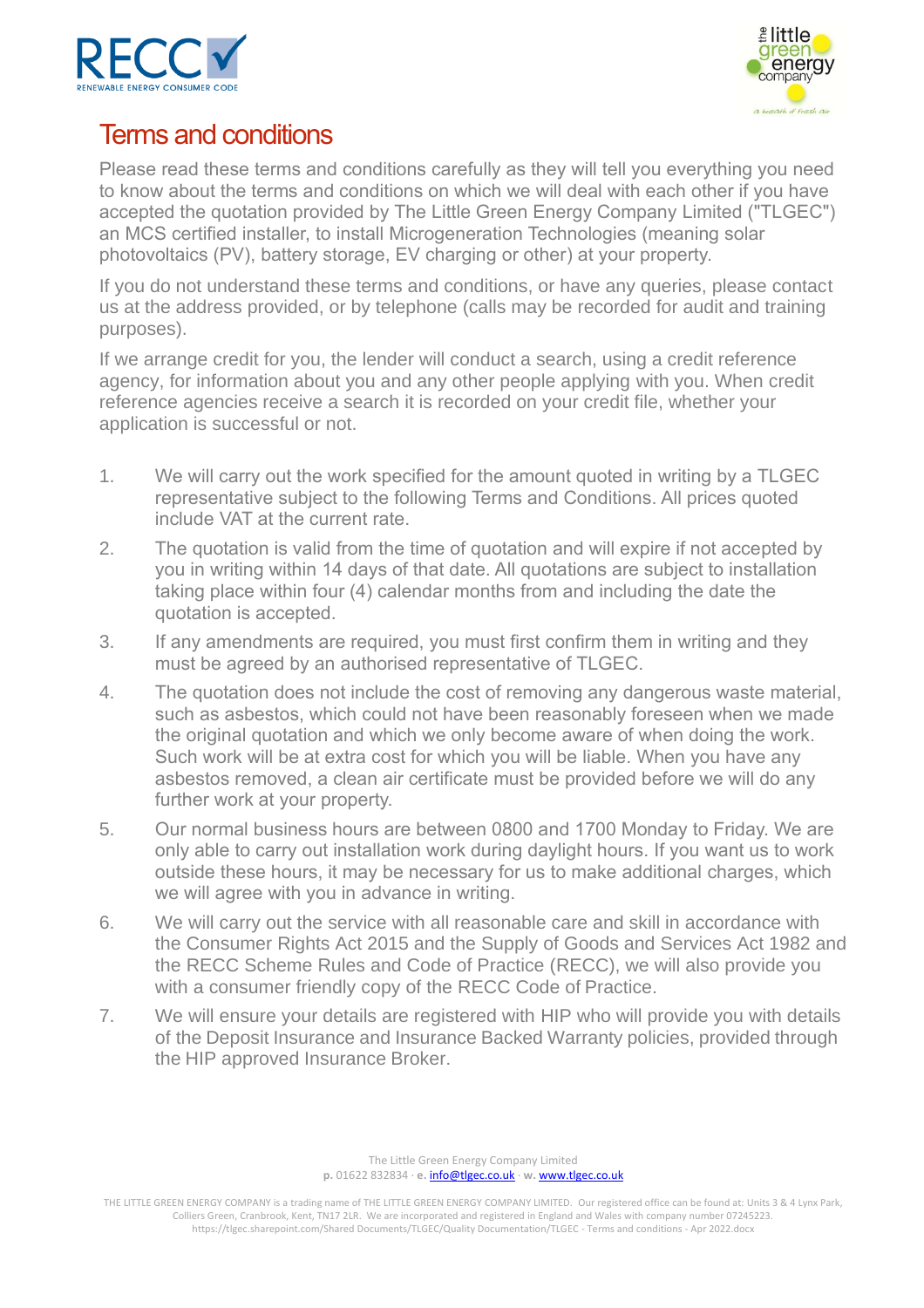- 8. The time estimate provided for completing the work is our best estimate and we will make every effort to complete the work on time, however, we cannot be held responsible for delays due to weather or other circumstances beyond our control. In such circumstances we will revise with you the time estimates we originally provided.
- 9. Work is guaranteed for 24 months from the date that the installation is completed. These guarantees do not affect your statutory rights in relation to the quality and description of goods and services. You can contact your local authority trading standards or Citizen's Advice Bureau if you need more information about your statutory rights.
- 10. We will take all reasonable care to carry out the work without causing unnecessary damage to your property. While we will make good unnecessary damage directly caused by our negligence, you accept that the installation and related work may cause damage to finishing's, both internally and externally and that certain areas may need redecoration following completion of the installation. Redecoration will be your responsibility and is not included in the quotation.
- 11. Whilst every effort is taken to asses the current condition of the roof at survey stage, we take no responsibility for existing problems with the roof. i.e. broken tiles, insufficient underlayer. Any problems will be pointed out before the work is commenced and repairs agreed in writing. You will be liable for any extra cost incurred.
- 12. Any damage that becomes apparent following installation, must be reported immediately, (by letter, email, or telephone) to prevent further damage and in order for us to repair it, if we are liable.
- 13. We will not be responsible for the cost of repairing pre existing damage to your property that we may discover whilst completing the work.
- 14. Whilst we will endeavor to install to the specification in our quotation, in instances outside of our control, such as product unavailability owing to supply issues, we will provide and install products of equal performance. Any such change to the installation will be advised of in writing and agreed with you in advance.
- 15. TLGEC cannot be held responsible for the under or over performance of a panel or system as all stated outputs are based on average and collective figures and cannot take into account the year on year changes that occur in weather patterns and solar activity. Further TLGEC cannot be responsible for the under or over performance of a panel or system when supplied to or installed by a third party. All yearly outputs are based on the Governments MCS formula. An exception to this would be if the underperformance is due to poor installation or over estimation of what the performance would be.
- 16. All equipment other than the PV modules will require internal installation. No Enclosures are allowed for unless specified
- 17. System components/design specifications may change over the course of the project but system performance shall remain the same.
- 18. Our calculations in the preparation of quotations are based on the assumption that the contract will be awarded as a whole. In the event of any separately priced sections included in quotations (excluding any provisional sums) being deducted from your order to us, the prices of the remaining sections may need to be adjusted.
- 19. If planning permission or conservation area consent is required, you should contact your local authority before signing the contract.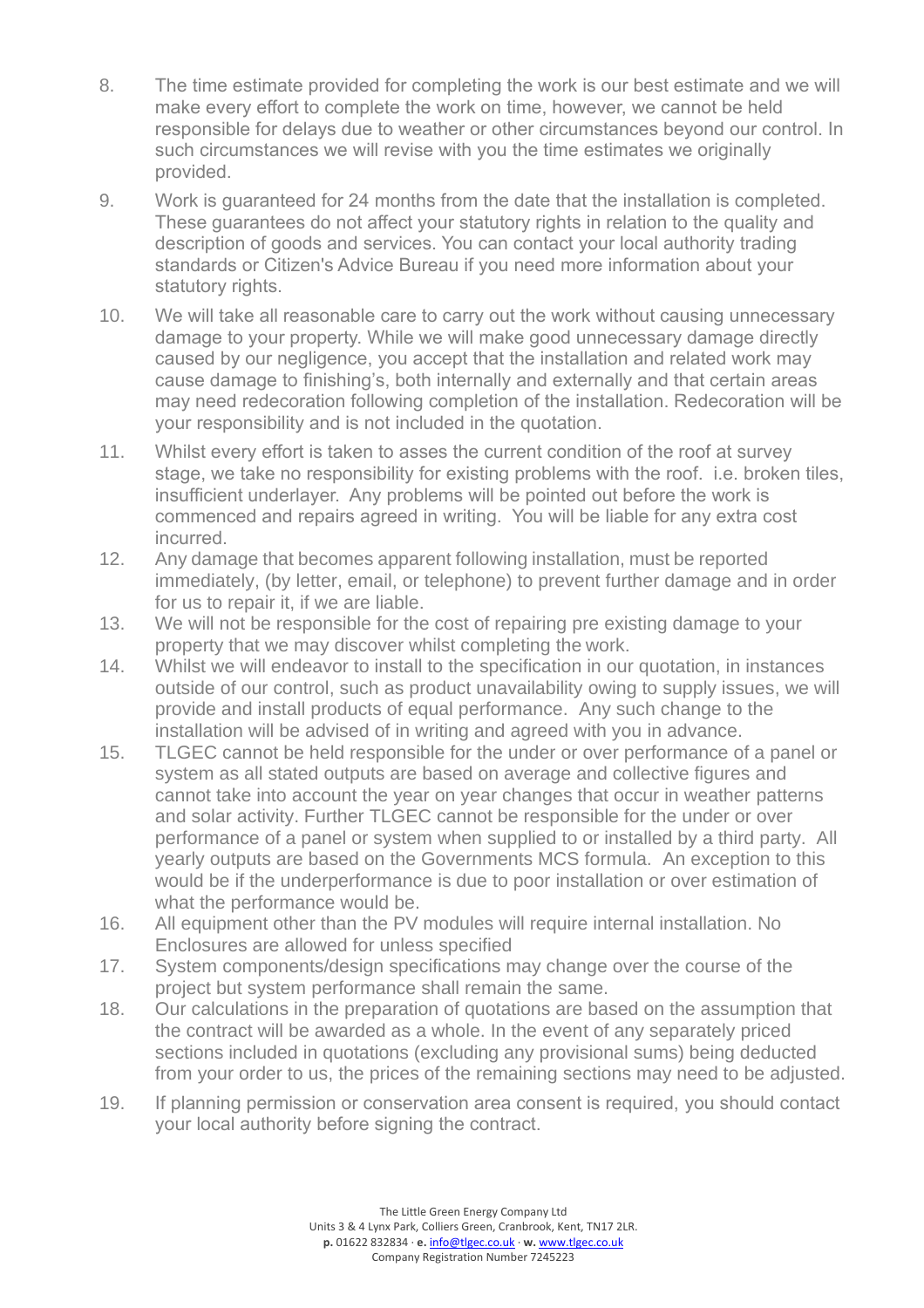- 20. If you are a tenant you may need your landlord's prior written permission to carry out the work detailed in the quotation. In the absence of your advice to the contrary within 14 days of signing the contract we will assume that you have made enquiries and obtained permissions where required. We shall not have any liability for unauthorised works and you shall indemnify us for any losses howsoever arising that we incur from your failure to obtain such permissions. You may require Planning Permission and/or approval under Building Regulations to carry out the work detailed in the quotation. In the absence of your advice to the contrary we will assume that you have made enquiries and obtained permissions and approvals where required. We shall not have any liability for unauthorised works and you shall indemnify us for any losses howsoever arising that we incur from your failure to obtain such permissions.
- 21. If you have a Leasehold interest in the property you will need to obtain the Freehold owner(s) prior written permission to carry out the work detailed in the quotation. In the absence of your advice to the contrary within 14 days of signing the contract we will assume that you have made enquiries and obtained such permission(s). We shall not have any liability for unauthorised works and you shall indemnify us for any losses howsoever arising that we incur from your failure to obtain such permission(s).
- 22. Where we have connected new equipment to your existing system we will not accept responsibility for the cost of repairing or replacing parts of your existing system which subsequently develops faults in that system unless we have been negligent in not realising that such damage may occur or if the way we carried out the work directly caused the fault.
- 23. We do not accept liability if we cannot fulfill our side of the agreement for reasons which are beyond our control such as fire, accidents, war, adverse weather conditions, industrial disputes, strikes and lockouts which we are not directly involved in.
- 24. To carry out the work as quickly as possible we may need to use sub-contractors. All sub-contractors are approved by TLGEC and experienced, qualified and accredited to carry out their work.
- 25. Following installation, we will provide you with all the relevant documents required to operate the goods and register any guarantee, we will also provide the documentation required to claim any subsidy that may be available. The documents will be issued within the timescales set out in the Microgeneration Certification scheme (MCS) guidelines. You can find a copy of these at [http://www.microgenerationcertification.org/mcs-](http://www.microgenerationcertification.org/mcs-standards/mcs-standards) [standards/mcs-standards](http://www.microgenerationcertification.org/mcs-standards/mcs-standards)
- 26. We will repair or replace any faulty goods in the first year of installation and all materials supplied will be covered by the manufacturer's warranty. We will return and repair any issues arising from the work for a period of 2 years. Accidents, misuse of goods, removal of goods by an unauthorised person or an act of God are not covered under the warranty. These guarantees do not affect your statutory rights in relation to the quality and description of goods and services. You can contact your local authority trading standards or Citizen's Advice Bureau if you need more information about your statutory rights. This guarantee is backed by an Insurance policy in the event that we are no longer in business, and is underwritten by Enterprise Insurance CompanyPLC. This does not affect your rights under the Consumer Rights Act 2015.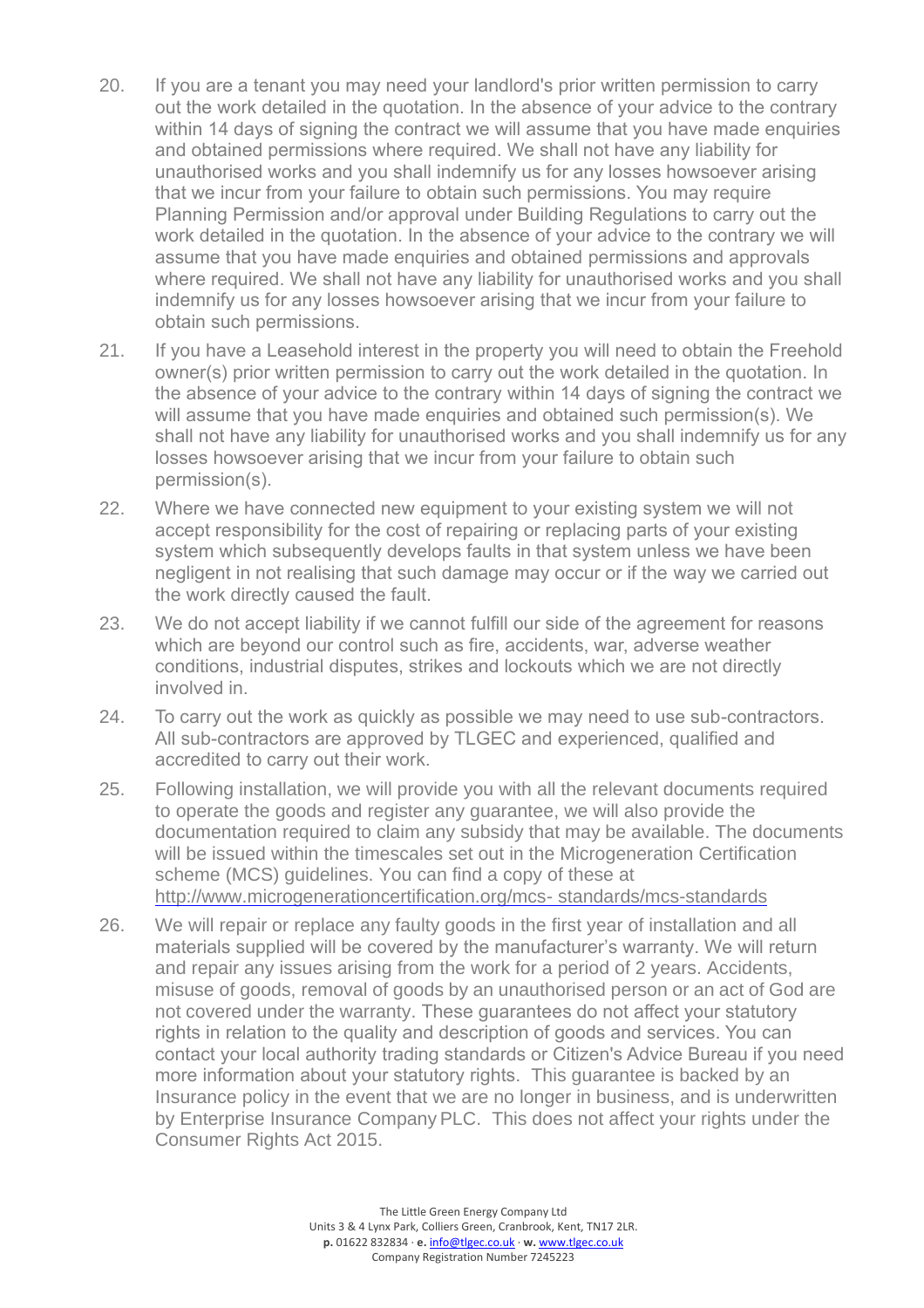- 27. We will pay you reasonable costs for any losses you incur if we cancel the contract without good reason.
- 28. We reserve the right to cancel the contract following an unsatisfactory technical survey. If we do so, we will write to you with an explanation and return your deposit in full.
- 29. If you wish us to commence work during the notice period (please refer to your rights to reject below) you must express this in writing. You may follow the consent instructions below.
- 30. You agree we can conduct survey(s) required before carrying out the work.
- 31. It is your responsibility to ensure that you provide safe and easy access to your property from the public highway and that there are no obstructions. You must also ensure that there is easy access to the area where the installation is to be carried out, by removing all belongings from the vicinity.
- 32. On the agreed dates, you must provide access to your property (inside and outside), for transport of equipment, materials and for our installation teams.
- 33. You agree to provide us with electricity, water, washing and toilet facilities onsite.
- 34. We will provide you with (or show you how to get) the application forms to claim any subsidy available, but it is your responsibility to claim any such subsidy.

#### 35. **Timetable**

- 1. We will discuss the timetable with you before signing the contract.
- 2. We will make every effort to complete the work within the estimated timescale; however, we cannot be held responsible for any unforeseen delays due to poor weather conditions or other circumstances beyond our control.
- 3. We may adjust the timetable following a discussion with you, for example, if weather conditions prevent us from carrying out the work on a particular day.

#### 36. **Payments**

- 1. All payments made by you will be taken in line with the RECC Scheme Rules and Code of Practice. You may be asked to pay a deposit after signing the contract, which will not be more than 25% of the total contract price. If we fall into receivership, administration or bankruptcy, your deposit and advance payment, if any, is protected by the Deposit and Stage Payment Protection Insurance policy, which you will have received (subject to the policy terms and conditions). If you are paying by finance agreement you may not be asked for a deposit.
- 2. The remaining balance from you is due on completion of the work or as detailed in the quotation, unless you have signed a credit agreement. You will receive an invoice from us following completion of the installation. You will also receive your Insurance Backed Warranty Certificate from the HIP approved Insurance Broker.
- 3. If for any reason your credit agreement is cancelled, subject to the terms of the Consumer Credit Act 1974, the balance of the quoted price becomes immediately payable and you agree to pay the quoted price to us in full.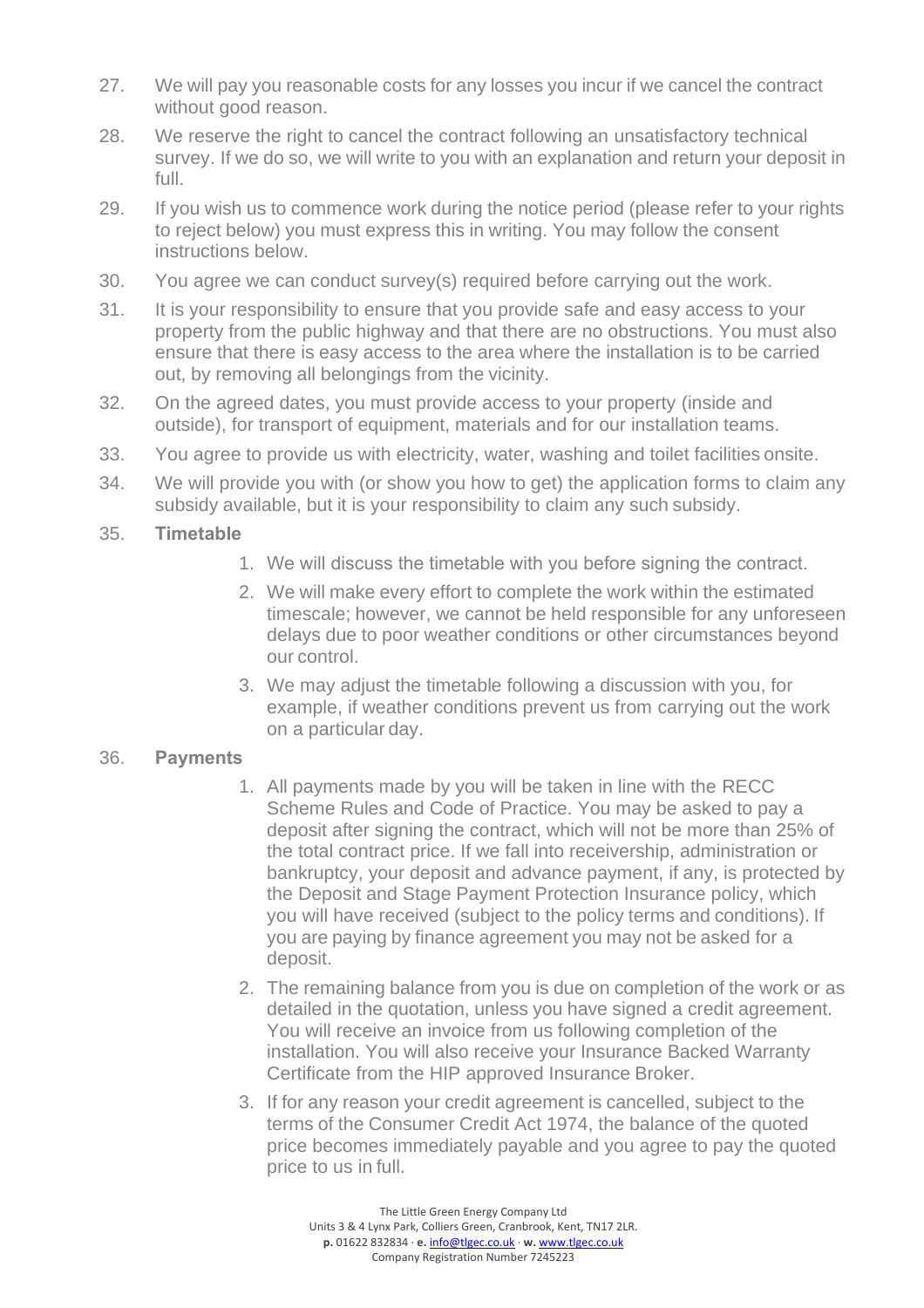4. Goods supplied and delivered by us to you shall remain our property until paid for by you in full. If a deposit has been received then you will have entitlement over a direct proportion of the goods. Whilst goods remain our property (we continue to have title over them) we have the absolute authority to retake, sell or otherwise dispose of all or any part of these goods. We shall be entitled to seek a court injunction to prevent you from selling, transferring or otherwise disposing of such goods.

#### 37. **Additional Charges**

- 1. There are no additional fees for payments made by cash, debit cards or cheques; however, if payments are made by credit card there will be a 2.5% transactional charge. This will be reflected in the invoice.
- 2. You may be liable for the cost of any design should you decide to reject the goods and end your contract. (The standard cost of a design is £250, including VAT).
- 3. We will charge you for the survey if you reject the goods and end your contract after the 14-day notice off period has expired (the standard cost of a survey is £650, including VAT).
- 4. If for any reason you cause the work to be delayed, (unless there are mitigating circumstances), we may stop work and charge you for any losses incurred.
- 5. Any payments not received within 7 days of receiving the invoice are liable to interest. Interest on overdue invoices shall be on a day-today basis set at 2.5% above HSBC Bank PLC base lending rate for the time being in force per calendar month.
- 6. The Annual percentage rate (APR) on credit agreements will be 10.9%.

#### 38. **Liability**

- 1. We accept full legal responsibility if our agents or we kill or injure somebody (or cause somebody to be killed or injured) because they or we have been negligent or if we act fraudulently.
- 2. If you suffer any loss or damage, our responsibility to you will be limited to £1 million for each event that causes you loss or, if there are a number of connected events that cause you loss, our responsibility will be limited to £1 million in total for these events. We will not, under any circumstances, be responsible for:
	- any loss that, when we made this contract with you, we would not reasonably have expected would happen even if we, our employees, subcontractors or agents did not follow these terms and conditions.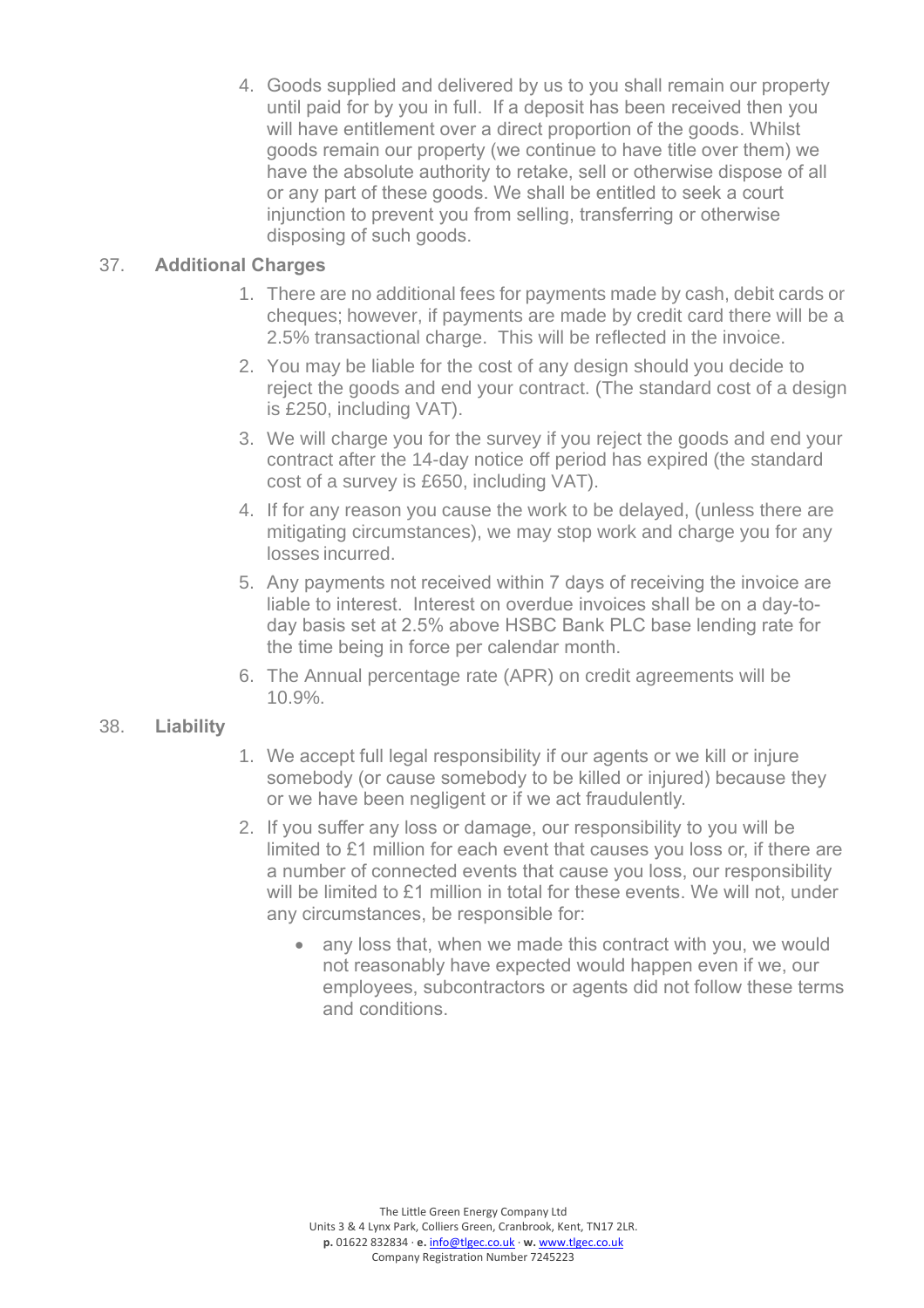### 39. **Notice of the Right to Cancel**

- 1. You are entitled to cancel this agreement. If you are contemplating cancellation please call 01622 832 834. If you wish to cancel you MUST DO SO IN WRITING and deliver notice personally or send by RECORDED DELIVERY or REGISTERED POST to The Little Green Energy Company Ltd, Units 3 & 4 Lynx Park, Colliers Green, Cranbrook, Kent, TN17 2LR. Or by email to info@tlgec.co.uk at any time WITHIN 14 DAYS from and including the date the quotation is signed as accepted. Notice of cancellation is deemed to have been served as soon as it is posted or sent to us or, in the case of electronic communication, from the date it is sent to us. If you wish to cancel this agreement after the cancellation period we may retain a portion of your deposit you have paid to cover any reasonable costs we have incurred.
- 2. In the event that you exercise your right to cancel this agreement and you have given your written agreement for any installation to take place within the 14-day notice period, you can still cancel up to 24 hours before we are due to start the work. If some or part of the installation has taken place, you will be liable to pay for any services provided and/or products installed up to and including the date of cancellation.
- 3. TLGEC may cancel the agreement with immediate effect at any time by providing you with written notice. If we cancel the agreement without good reason we will pay you any reasonable costs or losses you incur as a direct result of the cancellation.
- 4. Should you cancel an agreed installation date (with the view to rearranging at a later date) within 48 hours of the start of the installation, TLGEC reserve the right to charge an administration fee to cover any reasonable costs we may have incurred.

#### 40. **Third Party rights**

Nobody other than you will be able to benefit from this agreement.

### 41. **Using personal information**

- 1. We may collect personal data about you when you contact us, using our website, social media platforms, telephone or in writing to our postal address.
- 2. We gather data about the use of our website, or social media platforms, such as which pages are most visited (or of interest) or how many people are visiting or "liking" us on platforms such as Facebook.
- 3. We may use your personal data to do the following:
	- provide you with information and services that you have asked for;
	- help run and contact you about improving the way we run any accounts, services and products we have provided before, now or in the future;
	- help train our staff:
	- create statistics, test computer systems, analyse customer information, create profiles. Help prevent and detect debt, fraud and loss.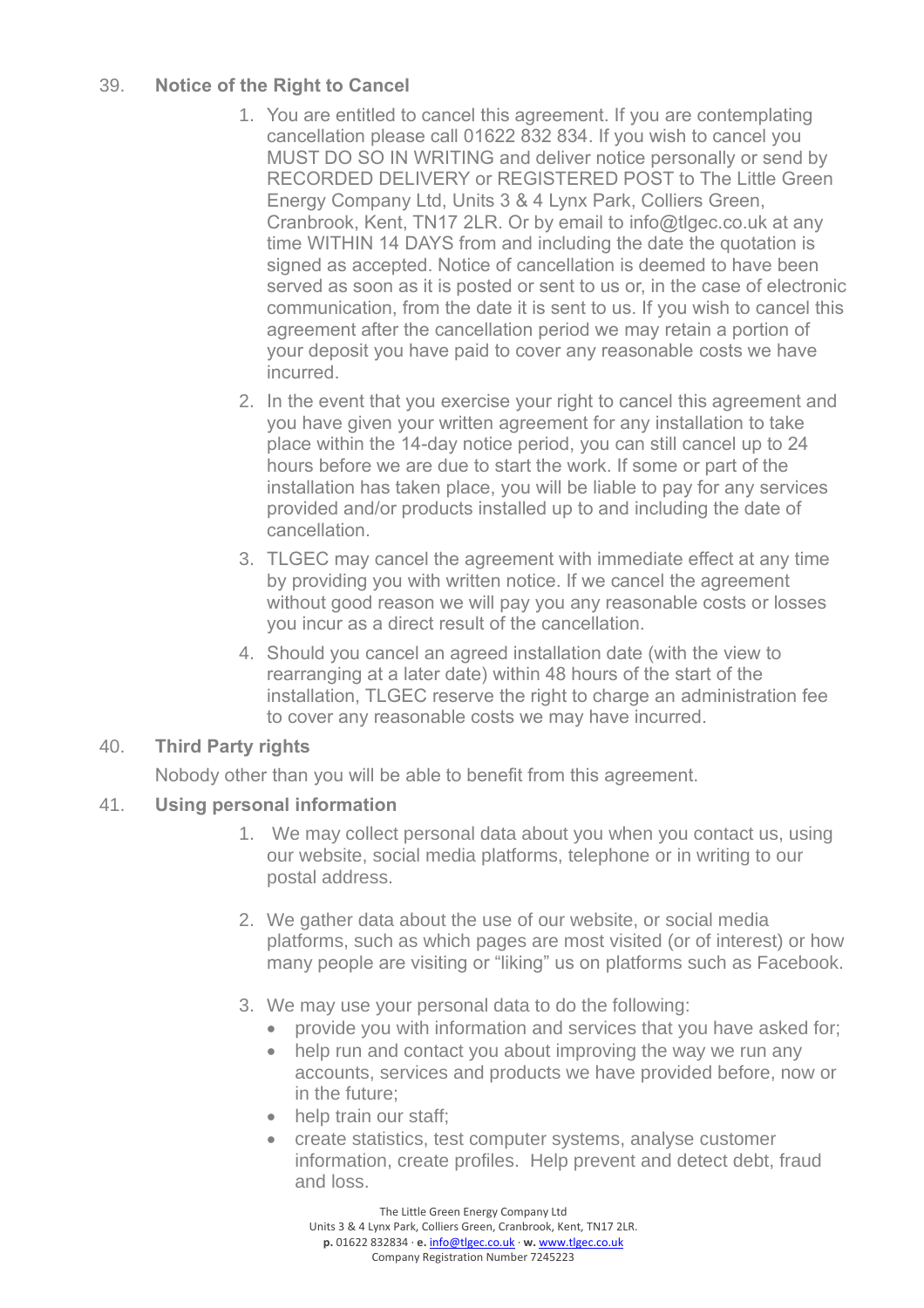- provide you with a monthly newsletter and updates. You can unsubscribe from these communications at any time or contact the office.
- 4. We may also monitor and record any communications we have with you, including phone conversations and emails/written communication, to make sure we are providing a good service and meeting our regulatory and legal responsibilities.
- 5. When we contact you, we may use any information we hold about you to do so. We therefore may contact you by email, phone, text message, other forms of electronic and written communications or by visiting you.
- 6. We don't sell your personal data to third parties.
- 7. We will only share your personal data with organisations relevant to your installation / service being provided to you. Examples of the organisations that we will share your data with are:
	- Scaffolding companies
	- MCS (Microgeneration Certification Scheme)
	- RECC (Renewable Energy Consumer Code
	- HIP (Home Improvement Protection)
	- (Part P Electrical Registrations)
	- Suppliers and subcontractors relevant to your job or for monitoring purposes
- 8. If you have entered into a contract with us we may choose your installation to be one of our website case studies. We will not disclose your name or exact location.
- 9. There are circumstances where we may need to disclose your personal data to third parties where we are legally obliged to do so, or in order to apply or enforce our legal rights.
- 10.We're a UK-based company, and as such the vast majority of your personal data will be stored in the UK, in a secure physical or electronic form. However, we use third party service providers to provide email capabilities, host our social media presence and support our website. Therefore, we may need to use the services of a supplier outside the European Economic Area. Where this is the case, we will take all reasonable steps to ensure that your data is treated securely and in accordance with our data protection policy.
- 11.We keep records for as long as required in accordance with legal requirements. Where your information is no longer required, we will dispose it in a secure manner.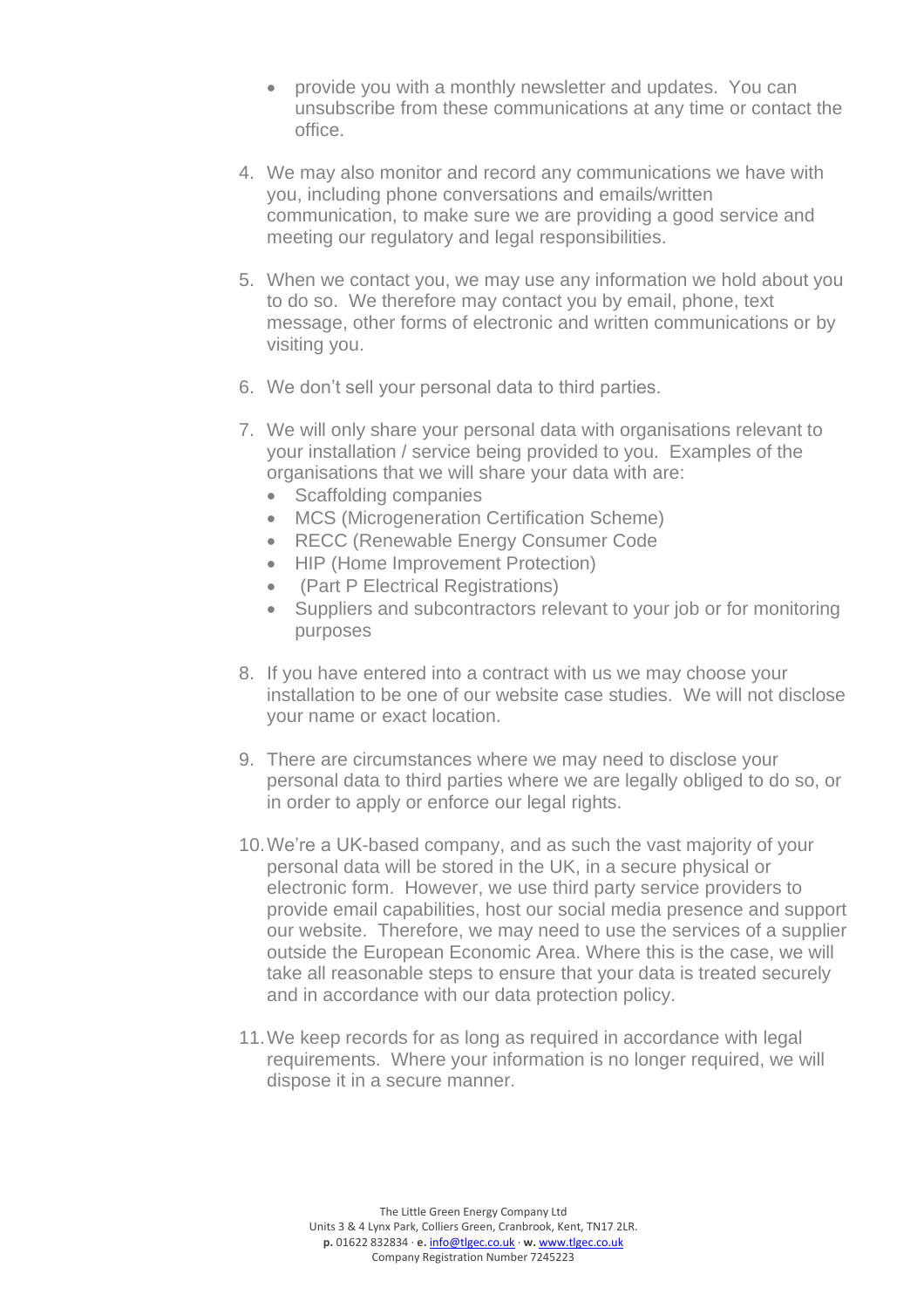- 12.Under data protection legislation, you can request a copy of personal information we hold about you at any time. If you find any inaccuracies, we're obliged to correct that! Please do remember though, that we are under an obligation to keep personal data secure, so please understand if we require reasonable proof of ID.
- 13.Please address any requests to: Data Protection, The Little Green Energy Company, Units 3 & 4 Lynx Park, Colliers Green, Cranbrook, Kent, TN17 2LR.
- 14.We'll respond as soon as we are able, and in any event within the statutory timescale set, but please do provide as much information as you can about why you think we hold your data so we can locate records quickly.
- 15.We reserve the right to charge a fee for this process.
- 42. Solar PV engineers are MCS certified and are employed to undertake installation of products and servicing and repair work to ensure the safe and efficient operation of Microgeneration Technologies.
- 43. TLGEC engineers have a duty of care to give good advice that could involve recommendations to purchase additional products or services from TLGEC in the interest of safety, efficiency or economy. The engineers are paid an annual salary, but can also earn an extra payment linked to a number of factors, including additional products/services purchased by customers.
- 44. These terms and conditions may not be varied in any manner except if authorised in writing and signed by a TLGEC authorised representative and you.

#### 45. **Complaints**

- 1. If you have a complaint about our service or any goods or services you purchase from The Little Green Energy Company Limited then please contact us immediately. You will be contacted as soon as possible and definitely within 72 hours of our hearing from you and aim to provide a resolution within 5 working days. All complaints will be dealt with in a fair and confidential manor.
- 2. Where we cannot resolve any complaints using our own complaints procedure, as a member of RECC we use the RECC Dispute Resolution Process for dispute resolution. In the unlikely event of a complaint arising and you wish to refer the complaint to them please contact them via their website [www.recc.org.uk/consumers/how-to](http://www.recc.org.uk/consumers/how-to-complain)[complain](http://www.recc.org.uk/consumers/how-to-complain)

#### 46. **Government law and jurisdiction**

The terms and conditions for all products and services are written in English and all correspondence entered into shall be in English. Your agreement and these Terms and Conditions are governed by the laws of England and Wales.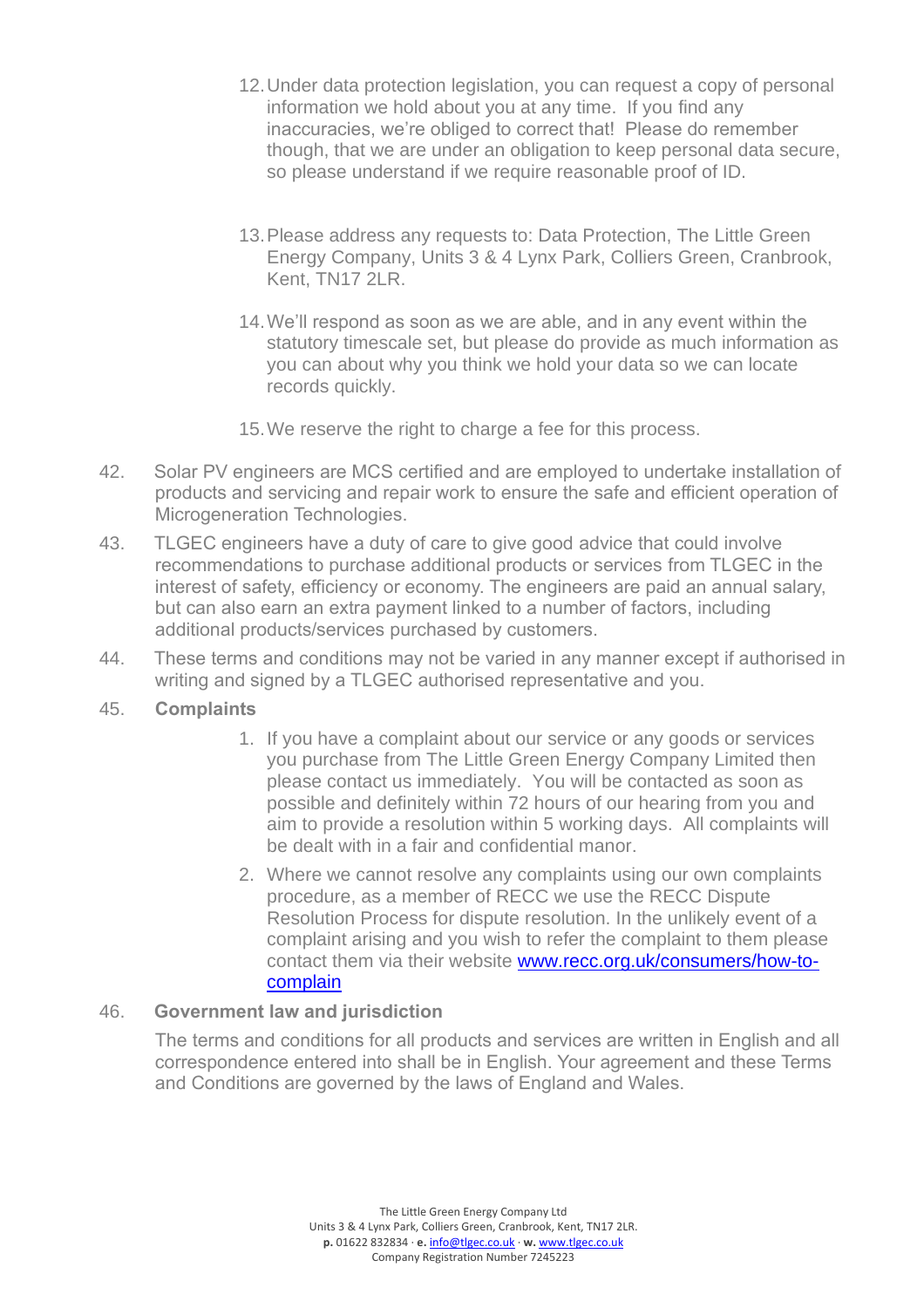# **Cancellation Notice**

You have the right to cancel this contract if you wish within 14 days of you signing the contract. Cancellation should be communicated in writing or by e-mail to the person shown below.

To exercise your right to reject and end the contract, you must inform us of your decision by a clear statement, IN WRITING, either by letter or email or you may use the attached Cancellation form, but this form is not obligatory.

To meet the cancellation deadline it is sufficient to send communication concerning your right to reject before the notice period has expired.

#### **Our contact details are:**

**Telephone:** 01622 832 834

**Email address:** info@tlgec.co.uk

**Business name/address:** The Little Green Energy Company Limited. Units 3 & 4 Lynx Park, Colliers Green, Cranbrook, Kent, TN17 2LR.

## **Customer's name:**

### **Address:**

# **Effects of Cancellation:**

The contract will be deemed to have ended on the date that you reject the goods in writing. If you are rejecting by post we would advise you to obtain proof of posting in the form of a dated receipt, (this can be obtained from the post office free of charge).

If you reject the goods before installation, we will reimburse to you all payments received from you, including standard delivery charges, if any.

If you requested in writing that the service commences during the notice period, you will pay us an amount that is proportionate to the services completed up until you inform us of your rejection of the goods. Such proportion will relate to the initial contract.

Any other contracts including warranties, insurance policies and a credit agreement issued by us shall be automatically cancelled.

Any reimbursements by us will be made without undue delay and not later than 14 days after the goods have been collected by us. We will not charge for the collection of goods.

We will make the reimbursement using the same method of payment as you used for the initial transaction, unless you state otherwise.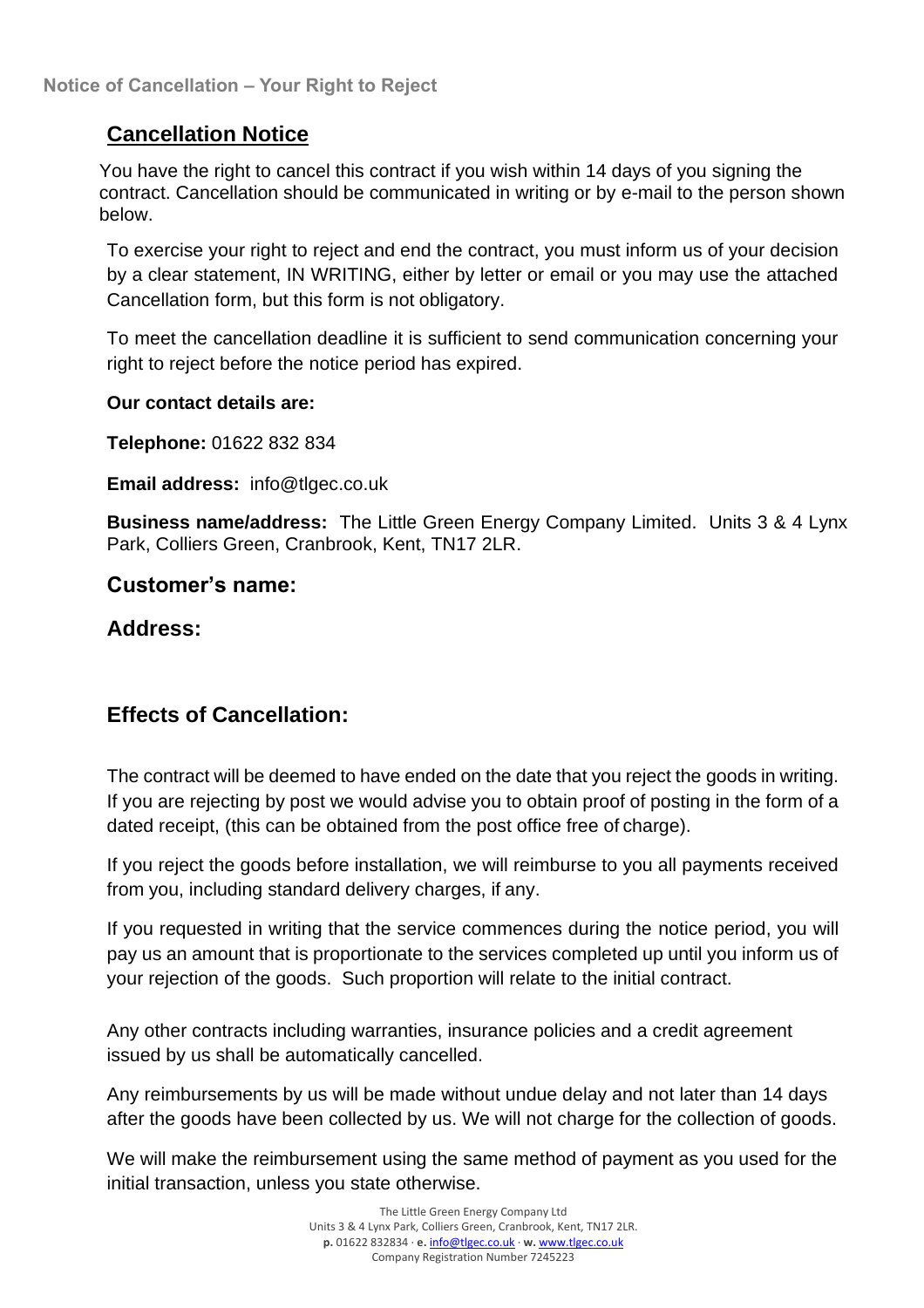You will not incur any cancellation fee as a result of reimbursement.

You may be liable for any diminished value of goods resulting from your handling of them. We advise you not to attempt to remove the goods after installation to prevent any damage occurring.

**You may use the Cancellation form below ---------------------------------------------------------------------**

# **CANCELLATION FORM**

**Business name :** The Little Green Energy Company Limited

**Business address:** Units 3 & 4 Lynx Park, Colliers Green, Cranbrook, Kent, TN17 2LR.

Complete, detach and return this form to the above address, only if you wish to end the contract within the 14 day notice period.

**To** TLGEC Contracts Manager

I/We (delete as appropriate) hereby give notice that I/we (delete as appropriate) Reject the Goods and wish to end my/our (delete as appropriate) contract.

**Contract signed on: .................(20......)**

**Last delivery date of goods received on: .............................(20.......)**

**Name of customer: ................................................**

**Contract Ref No: ………………………………….**

**Address of customer: ..................................................................................................**

**Customer's reference number: ...............................................**

**Customer's signature: .............................................................**

**Date: ...............................**